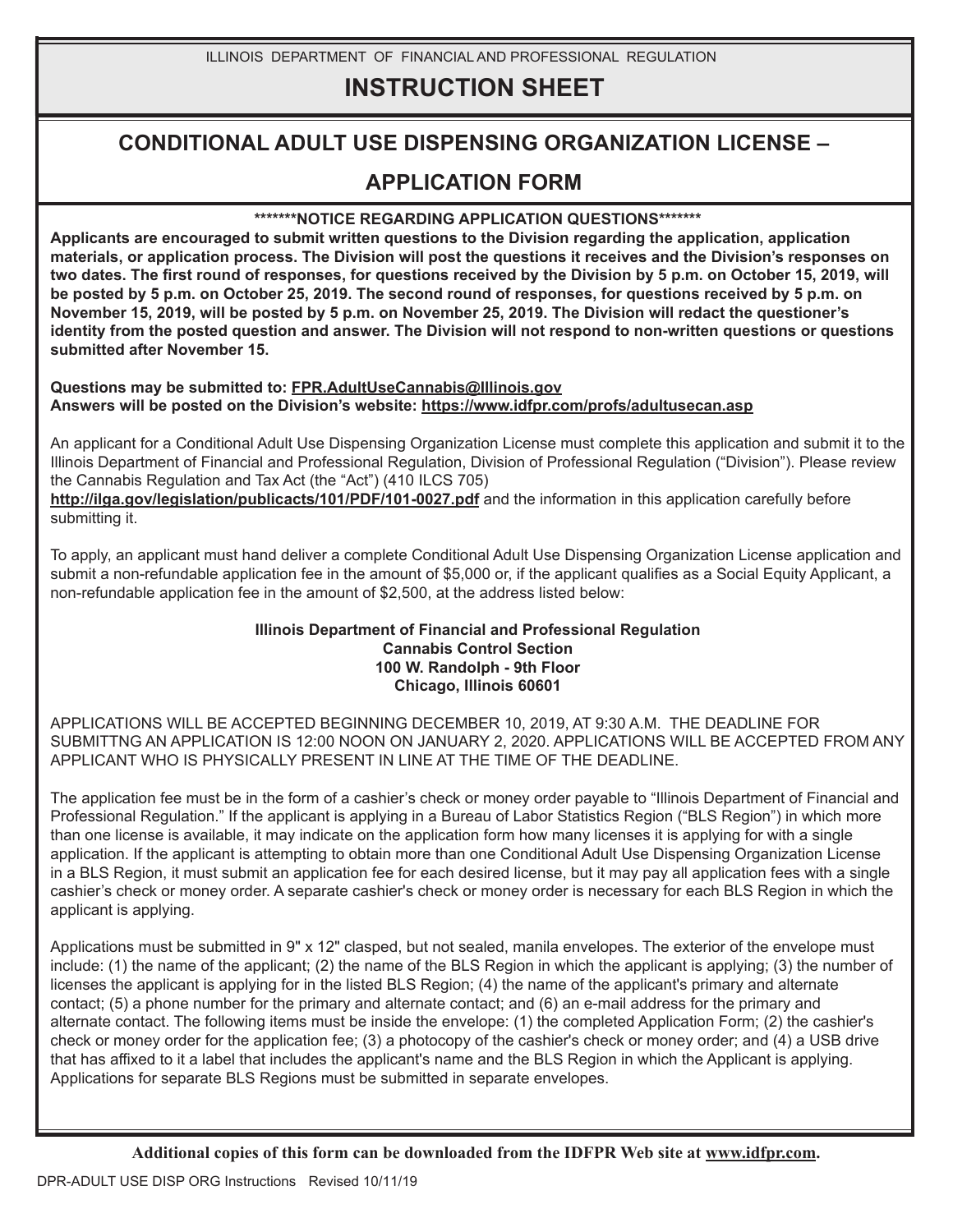Application exhibits must not exceed the page limit restrictions provided for in the application. All exhibits must be labeled with the exhibit letter and title.

The names of the BLS Regions can be found in Section 15-25(c) of the Act. A list of counties in each BLS Region can be found at the following link: **https://www.bls.gov/oes/current/msa\_def.htm#14010**

The USB drive must contain electronic versions of the Application Form and exhibits in PDF format except the proposed floor plan required by Exhibit J, which may be provided in .png format. The USB must contain separate files for each exhibit and the Application Form. The files shall be named: "Application Form," "Exhibit A," "Exhibit B," "Exhibit C," etc. No other words may be added to the exhibit file names.

All information provided by the applicant shall be anonymous, except for the information contained in the Application Form, Exhibit A, Exhibit B, Exhibit C, Exhibit O, Exhibit P, Exhibit S, and Exhibit T.

If the Division receives an application that is deficient in any respect, the Division will issue a deficiency notice via e-mail to the primary and alternate contacts identified on the application form. The applicant will have **10 calendar days** from the date the deficiency notice is sent to submit the information requested. If the applicant does not provide all required information necessary to make its application complete within the allotted time, the application will be rejected and not considered for a license, and the application fee will not be returned.

**Application Exhibits:** All exhibits must be labeled with the exhibit letter and title. Exhibits are mandatory unless otherwise stated. DO NOT submit materials not requested by this application, such as cover letters or mission statements. An application submitted without all mandatory exhibits will be deemed incomplete.

- Exhibit A Photocopy of the Non-Refundable Application Fee
- Exhibit B Principal Officer Application Form(s)
- Exhibit C Business Entity Operating Agreement, By-Laws, or Articles of Incorporation and Table of Organization, Ownership and Control
- Exhibit D Dispensing Organization Agent Training and Education
- Exhibit E Purchaser Education Plan
- Exhibit F Business Plan
- Exhibit G Recalls, Quarantine, and Destruction Plan
- Exhibit H Security Plan
- Exhibit I Inventory Monitoring and Recordkeeping Plan
- Exhibit J Proposed Floor Plan
- Exhibit K Operating Plan
- Exhibit L Plan for Community Engagement
- Exhibit M Diversity Plan
- Exhibit N Anonymous Knowledge and Experience of Principal Officers
- Exhibit O Financial Information
- Exhibit P Evidence of Status as a Social Equity Applicant, if applying as a Social Equity Applicant
- Exhibit Q Labor and Employment Practices Plan (optional)
- Exhibit R Environmental Plan (optional)
- Exhibit S Evidence of Status as an Illinois Owner (optional)
- Exhibit T Evidence of Status as a Veteran (optional)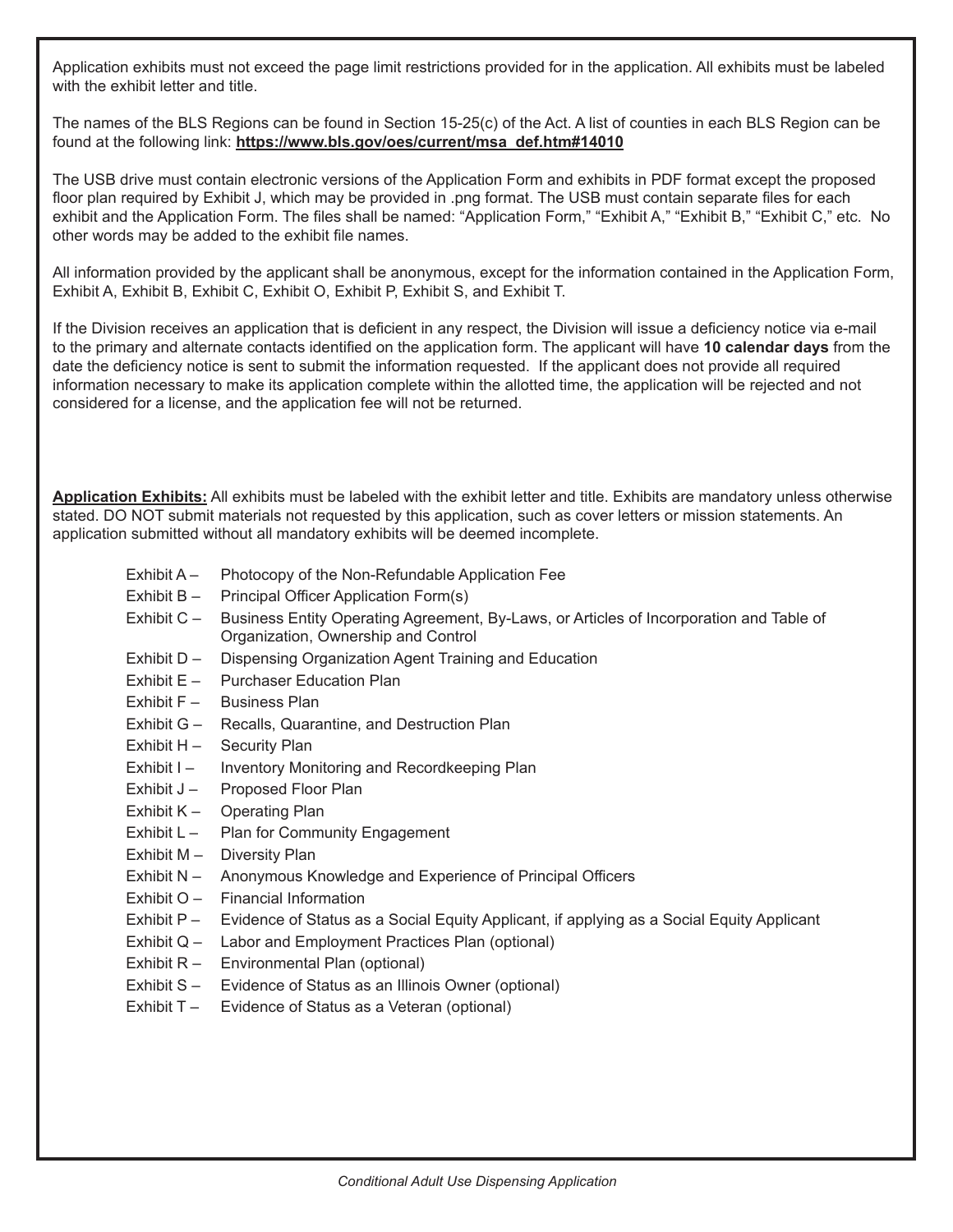| IMPORTANT NOTICE: Completion of this form is necessary for consideration for a license.                                                                                                                                                                                                                                                                           | <b>FOR OFFICIAL USE ONLY</b> |
|-------------------------------------------------------------------------------------------------------------------------------------------------------------------------------------------------------------------------------------------------------------------------------------------------------------------------------------------------------------------|------------------------------|
| ILLINOIS DEPARTMENT OF FINANCIAL AND PROFESSIONAL REGULATION                                                                                                                                                                                                                                                                                                      | Tracking Number: ________    |
| <b>CONDITIONAL ADULT USE DISPENSING</b>                                                                                                                                                                                                                                                                                                                           |                              |
| <b>ORGANIZATION LICENSE APPLICATION</b>                                                                                                                                                                                                                                                                                                                           | Total Points: __________     |
|                                                                                                                                                                                                                                                                                                                                                                   |                              |
| <b>General Information (All information is required unless otherwise noted.)</b>                                                                                                                                                                                                                                                                                  |                              |
| BLS REGION IN WHICH THE PROPOSED DISPENSING ORGANIZATION PLANS TO LOCATE (NAME ONLY ONE BLS REGION):                                                                                                                                                                                                                                                              |                              |
| THE TOTAL NUMBER OF LICENSES FOR WHICH THE APPLICANT IS APPLYING IN THE BLS REGION WITH THIS APPLICATION:                                                                                                                                                                                                                                                         |                              |
| PROPOSED DISPENSING ORGANIZATION BUSINESS NAME:                                                                                                                                                                                                                                                                                                                   |                              |
| PROPOSED DISPENSING ORGANIZATION PRINCIPAL PLACE OF BUSINESS (P.O. BOX IS NOT PERMITTED):<br>4.                                                                                                                                                                                                                                                                   |                              |
| PROPOSED DISPENSING ORGANIZATION MAILING ADDRESS (IF DIFFERENT FROM PRINCIPAL PLACE OF BUSINESS):<br>5.                                                                                                                                                                                                                                                           |                              |
| PROPOSED DISPENSING ORGANIZATION BUSINESS FEIN:<br>6.                                                                                                                                                                                                                                                                                                             |                              |
| 7. PROPOSED DISPENSING ORGANIZATION SALES TAX ACCOUNT ID (OPTIONAL):                                                                                                                                                                                                                                                                                              |                              |
| 8. PROPOSED DISPENSING ORGANIZATION PRIMARY CONTACT NAME, TITLE, ADDRESS, EMAIL, AND TELEPHONE NUMBER:                                                                                                                                                                                                                                                            |                              |
|                                                                                                                                                                                                                                                                                                                                                                   |                              |
|                                                                                                                                                                                                                                                                                                                                                                   |                              |
| 9. PROPOSED DISPENSING ORGANIZATION ALTERNATE CONTACT NAME, TITLE, ADDRESS, EMAIL, AND TELEPHONE NUMBER:                                                                                                                                                                                                                                                          |                              |
|                                                                                                                                                                                                                                                                                                                                                                   |                              |
| 10. IS THE APPLICANT APPLYING AS A SOCIAL EQUITY APPLICANT?<br><b>YES</b>                                                                                                                                                                                                                                                                                         | <b>NO</b>                    |
| 11. IF APPLYING AS A SOCIAL EQUITY APPLICANT, PLEASE SELECT ALL CRITERIA UNDER WHICH THE APPLICANT QUALIFIES:                                                                                                                                                                                                                                                     |                              |
|                                                                                                                                                                                                                                                                                                                                                                   |                              |
| THE APPLICANT IS AN ILLINOIS RESIDENT AND IS AT LEAST 51% OWNED AND CONTROLLED BY ONE OR MORE INDIVIDUALS WHO HAVE<br>RESIDED FOR AT LEAST 5 OF THE PRECEDING 10 YEARS IN A "DISPROPORTIONATELY IMPACTED AREA"                                                                                                                                                    |                              |
| THE APPLICANT IS AN ILLINOIS RESIDENT AND IS AT LEAST 51% OWNED AND CONTROLLED BY ONE OR MORE INVIDIVIDUALS WHO                                                                                                                                                                                                                                                   |                              |
| HAVE BEEEN ARRESTED FOR, CONVICTED OF, OR ADJUDICATED DELINQUENT FOR ANY OFFENSE MADE ELIGIBLE FOR EXPUNGEMENT<br>BY PUBLIC ACT 101-0027                                                                                                                                                                                                                          |                              |
| THE APPLICANT IS AN ILLINOIS RESIDENT AND IS AT LEAST 51% OWNED AND CONTROLLED BY ONE OR MORE INVIDIDUALS WHO HAS                                                                                                                                                                                                                                                 |                              |
| HAD A PARENT, LEGAL GUARDIAN, CHILD, SPOUSE, DEPENDENT, OR WAS A DEPENDENT OF AN INVIDUAL WHO, PRIOR TO JUNE 25,<br>2019, WAS ARRESTED FOR, CONVICTED OF, OR ADJUDICATED DELINQUENT FOR ANY OFFENSE MADE ELIGIBLE FOR EXPUNGEMENT BY<br><b>PUBLIC ACT 101-0027</b>                                                                                                |                              |
| THE APPLICANT IS AN ILLINOIS RESIDENT WITH A MINIMUM OF 10 FULL-TIME EMPLOYEES AND AT LEAST 51% OF THOSE EMPLOYEES (i)                                                                                                                                                                                                                                            |                              |
| CURRENTLY RESIDE IN A "DISPROPORTIONATELY IMPACTED AREA", (ii) HAVE BEEN ARRESTED FOR, CONVICTED OF, OR ADJUDICATED<br>DELINQUENT FOR ANY OFFENSE MADE ELIGIBLE FOR EXPUNGEMENT BY PUBLIC ACT 101-0027, OR (iii) HAVE HAD A PARENT, LEGAL<br>GUARDIAN, CHILD, SPOUSE, DEPENDENT, OR WAS A DEPENDENT OF AN INVIDUAL WHO, PRIOR TO JUNE 25, 2019, WAS ARRESTED FOR, |                              |
| CONVICTED OF, OR ADJUDICATED DELINQUENT FOR ANY OFFENSE MADE ELIGIBLE FOR EXPUNGEMENT BY PUBLIC ACT 101-0027                                                                                                                                                                                                                                                      |                              |
|                                                                                                                                                                                                                                                                                                                                                                   |                              |
|                                                                                                                                                                                                                                                                                                                                                                   |                              |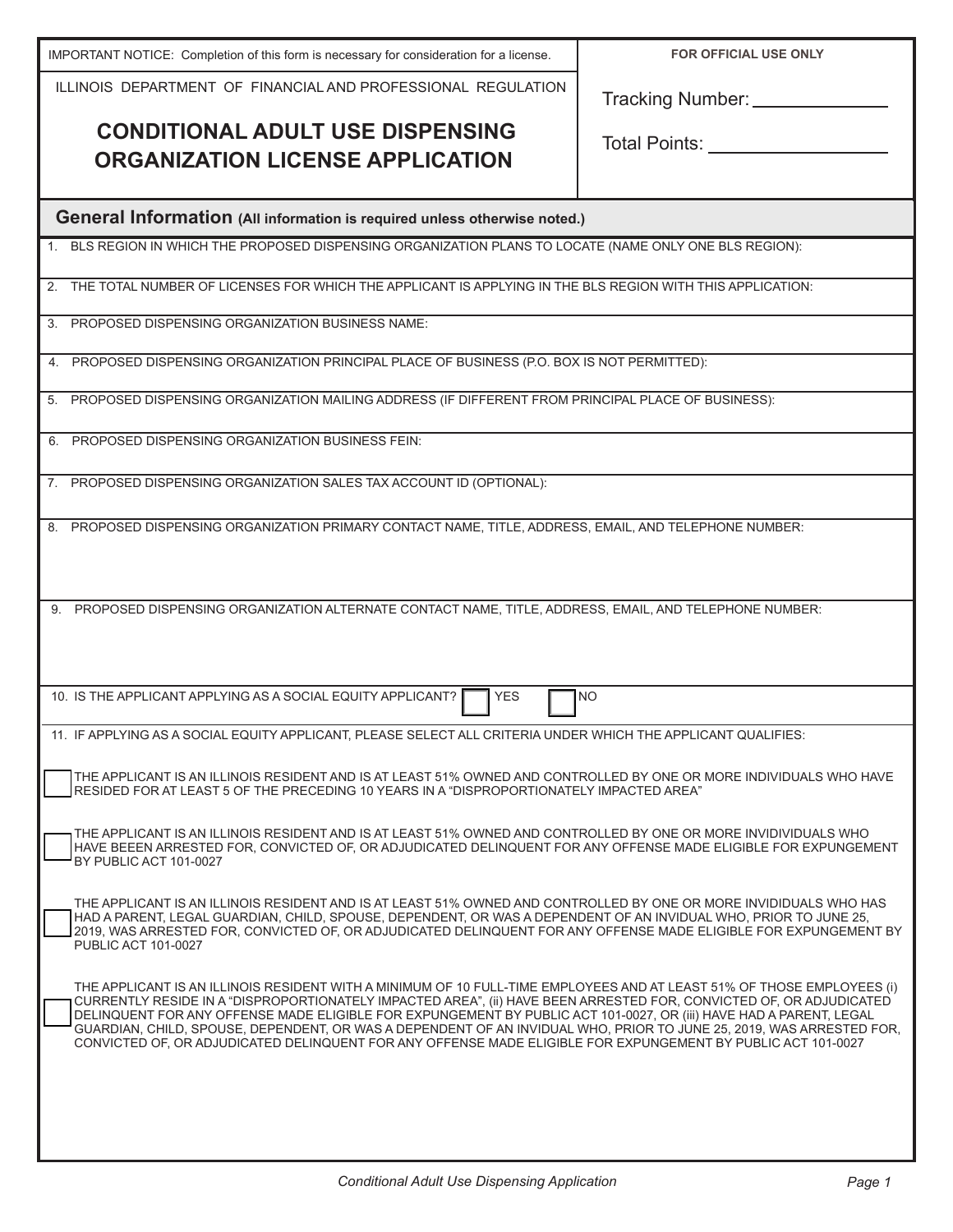#### **Exhibit A – Photocopy of Non-Refundable Application Fee**

#### **Exhibit B – Principal Officer Application Form(s)**

Each proposed principal officer for the applicant must complete the Application for Proposed Principal Officer of an Adult Use Dispensing Organization, which can be found on the Division's website at: **https://www.idfpr.com/forms/AUC/F2379po.pdf**

#### **Exhibit C – Table of Organization, Ownership and Control and Business Operating Agreements** PAGE LIMIT: none

Provide a Table of Organization, Ownership and Control reflecting the structure of the proposed dispensing organization. The Table of Organization, Ownership and Control must identify all proposed principal officers and business entities that through direct or indirect means, manage, own or control the interests and assets of the license holder.

The Table of Organization, Ownership and Control shall also identify the following:

- a) The management structure including:
	- i) the office or position to be held by each individual;
	- ii) the percentage ownership interest of each individual or business entity;
	- iii) if the business entity has one or more parent companies, the name of each parent company, the names of the parent company principal officer(s), and their percentage ownership interest in the parent company. Section iii must be completed for each level of ownership of the licensee until all persons that, through direct or indirect means, manage, own, or control the licensee are identified; and
	- iv) if the licensee is partially owned or controlled by another entity, it must disclose to the Division the terms of the relationship and all owners, board members, officers or individuals with control or management of the owning or controlling entities.
- b) If a business entity identified in the Table is a publicly traded company, the following information shall be provided:
	- i) The name and percentage of ownership of each individual or business entity that owns or controls more than 5 percent of the voting shares of the entity;
	- ii) To the extent known, the names and percentage of ownership or control by persons who are related and who together own or exercise control over more than 10 percent of the voting shares of the entity;
- c) If a business entity identified in the Table is a limited liability company, provide a copy of the current Articles of Organization and operating agreements and a list of all persons or business entities holding an ownership interest;
- d) If a business entity identified in the Table is a corporation, provide a copy of the current Articles of Incorporation and corporate resolutions and a list of all persons or business entities holding an ownership interest;
- e) If a business entity identified in the Table is an unincorporated association, organization or not-for-profit organization, provide documents or agreements reflecting its current ownership, profit sharing and liability structure;
- f) If a business entity identified in the Table is a partnership, provide a copy of current partnership or joint venture documents. If there is no written agreement, provide a statement signed by all partners affirming there is no agreement.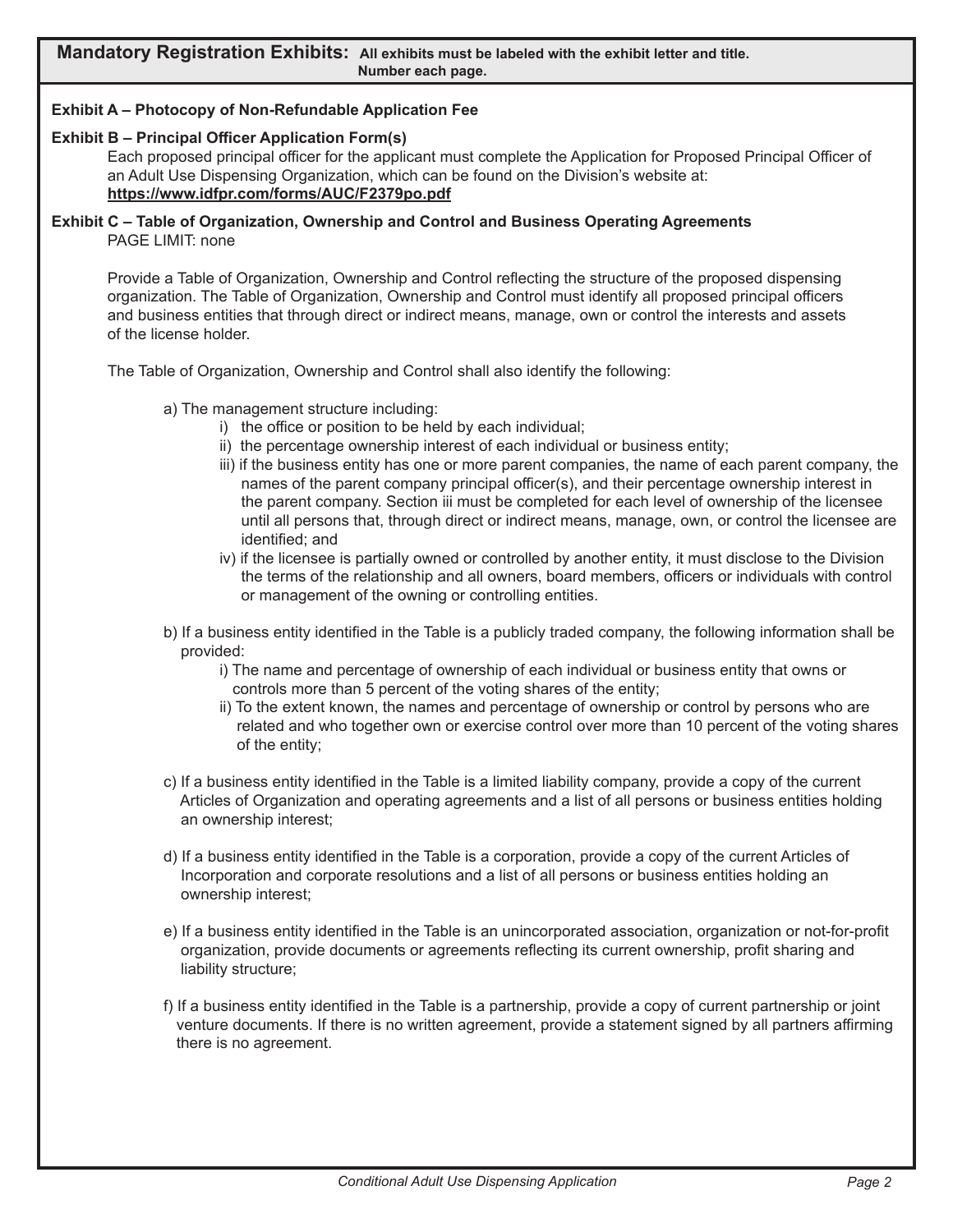#### **Exhibit D – Dispensing Organization Agent Training and Education**

PAGE LIMIT: 15 Pages

Provide a plan that describes the training and education that will be provided to dispensing organization employees. Such plan must, at a minimum demonstrate that employees will: (i) understand the rules and laws to be followed by dispensing organization employees, (ii) have knowledge of any security measures and operating procedures of the dispensing organization, and (iii) be able to advise purchasers on how to safely consume cannabis and use individual products offered at the dispensary.

#### **Exhibit E – Purchaser Education Plan**

PAGE LIMIT: 10 Pages

Provide a plan that describes how the proposed dispensing organization will provide: (i) education on whether possession of cannabis is illegal under federal law, (ii) current educational information issued by the Illinois Department of Public Health about the health risks associated with the use or abuse of cannabis, (iii) information about possible side effects; (iv) notice of the prohibition on smoking cannabis in public places; and (v) any other appropriate purchaser education or support materials.

#### **Exhibit F – Business Plan**

PAGE LIMIT: 30 Pages

Provide a plan that describes, at a minimum, how the dispensing organization will be managed on a long-term basis. This shall include: (i) a description of the proposed dispensing organization's point-of-sale system, (ii) how the proposed dispensing organization will process customer purchases and dispense cannabis, (iii) how it will track denials of sale, (iv) how it will maintain confidentiality of purchasers, (v) products and services to be offered, and (vi) a plan to ensure the proposed dispensing organization will maintain compliance with all applicable laws and administrative rules. The plan must also include the estimated volume of cannabis the proposed dispensing organization plans to store at the dispensary.

#### **Exhibit G – Recall, Quarantine, and Destruction Plan**

PAGE LIMIT: 10 Pages

Provide a plan that describes the: (i) recall practices, (ii) quarantine practices; and (iii) destruction practices for the proposed dispensing organization.

#### **Exhibit H – Security Plan**

PAGE LIMIT: 50 Pages, not including a copy of a contract with a licensed private security contractor.

Provide a plan that, at a minimum: (i) accounts for the prevention of theft or diversion of cannabis, (ii) demonstrates safety procedures for dispensing organization agents and purchasers, (iii) establishes procedures, equipment, and designs that provide for the safe delivery and storage of cannabis currency, and (iv) demonstrates that all security procedures, equipment, and designs are and will be kept compliant with all applicable laws and administrative rules, including and in particular those set forth in Section 15-100 of the Act .

Provide a copy of a contract with a private security contractor licensed under Section 10-5 of the Private Detective, Private Alarm, Private Security, Fingerprint, Vendor, and Locksmith Act of 2004 (225 ILCS 447/10-5).

#### **Exhibit I – Inventory Monitoring and Recordkeeping Plan**

PAGE LIMIT: 15 Pages

Provide a plan that demonstrates how the applicant will monitor purchases and denials of sale. This plan must also include, at a minimum: (i) the applicant's strategy to communicate with the Division and the Illinois State Police on the destruction and disposal of cannabis, (ii) how the applicant will comply with the Act and rules, including and in particular Section 15-75 of the Act; (iii) how the applicant will comply with the Act and rules regarding recordkeeping, including and in particular Section 15-110 of the Act, and (iv) how the applicant will maintain quality control over these processes.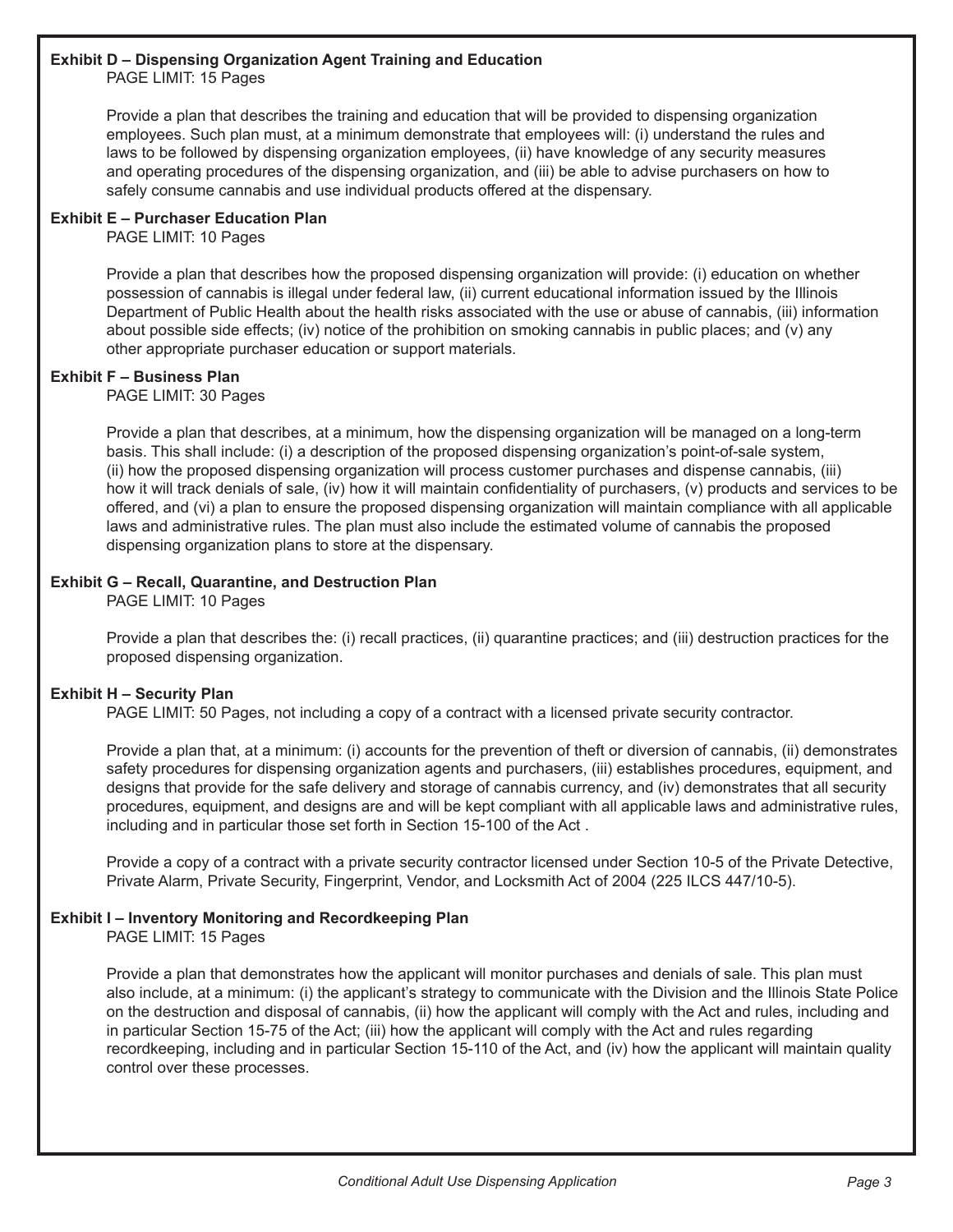#### **Exhibit J – Proposed Floor Plan**

PAGE LIMIT: 10 Pages (electronic copies of documents for this Exhibit may be submitted in .png format)

#### **NOTE: An applicant is not required to have identified or secured a location before completing Exhibit J or submitting this application. No extra points will be awarded to applicants that have identified or secured locations before submitting this application.**

Provide a proposed floor plan that includes: (i) the layout and estimated square footage the applicant plans to use for the dispensary, and (ii) a description of the proposed security devices, including, without limitation, cameras, motion detectors, servers, video storage capabilities, and alarm service providers. The proposed floor plan must: (i) demonstrate the applicant is familiar with all applicable legal requirements, (ii) be suitable for public access, (iii) promote safe dispensing of cannabis, (iv) be compliant with the Americans with Disabilities Act; (v) be compliant with the Environmental Barriers Act, and (vi) facilitate safe product handling and storage.

Exhibit J shall also include a reasonable assurance that the issuance of a license will not have a detrimental impact on the community in which the applicant wishes to locate.

The proposed floor plan shall, at a minimum, show and identify:

- 1. Layout and square footage of each room;
- 2. Name and function of each room;
- 3. The location and details of any signage or information required by law to be posted in the dispensary;
- 4. A detailed description of the features that will provide accessibility to purchasers as required by the Americans with Disabilities Act;
- 5. A description of the air treatment system that will be installed to reduce odors;
- 6. A description of the enclosed, locked facility where cannabis will be stored by the dispensing organization;
- 7. Doorways or pathways between rooms;
- 8. Means of ingress and egress;
- 9. Location of restricted access areas;
- 10. Location of cannabis storage areas while the dispensary is open for business;
- 11. Location of cannabis storage areas while the dispensary is closed for business;
- 12. Location of the sink and refrigerator, if any;
- 13. Location of all safes or vaults that will be used to store cannabis, cannabis products or currency;
- 14. Dimension of all safes or vaults that will be used to store cannabis, cannabis products or currency;
- 15. Location of each computer and cash register used for point of sale;
- 16. Location of each toilet facility;
- 17. Location of a break room and personal storage lockers, if any;
- 18. Location of each video camera; and
- 19. Location of each panic button and glass break.

#### **Exhibit K – Operating Plan**

PAGE LIMIT: 40 Pages

Provide an operating plan that describes, at a minimum: (i) the day-to-day operations of the proposed dispensing organization and (ii) a staffing plan for the dispensing organization, including the percentage of full-time employees who will be paid a living wage.

**NOTE:** Please include descriptions of plans to provide codes of conduct, health care benefits, educational benefits, retirement benefits, living wage standards, or labor peace agreements as part of Exhibit Q, not this Exhibit.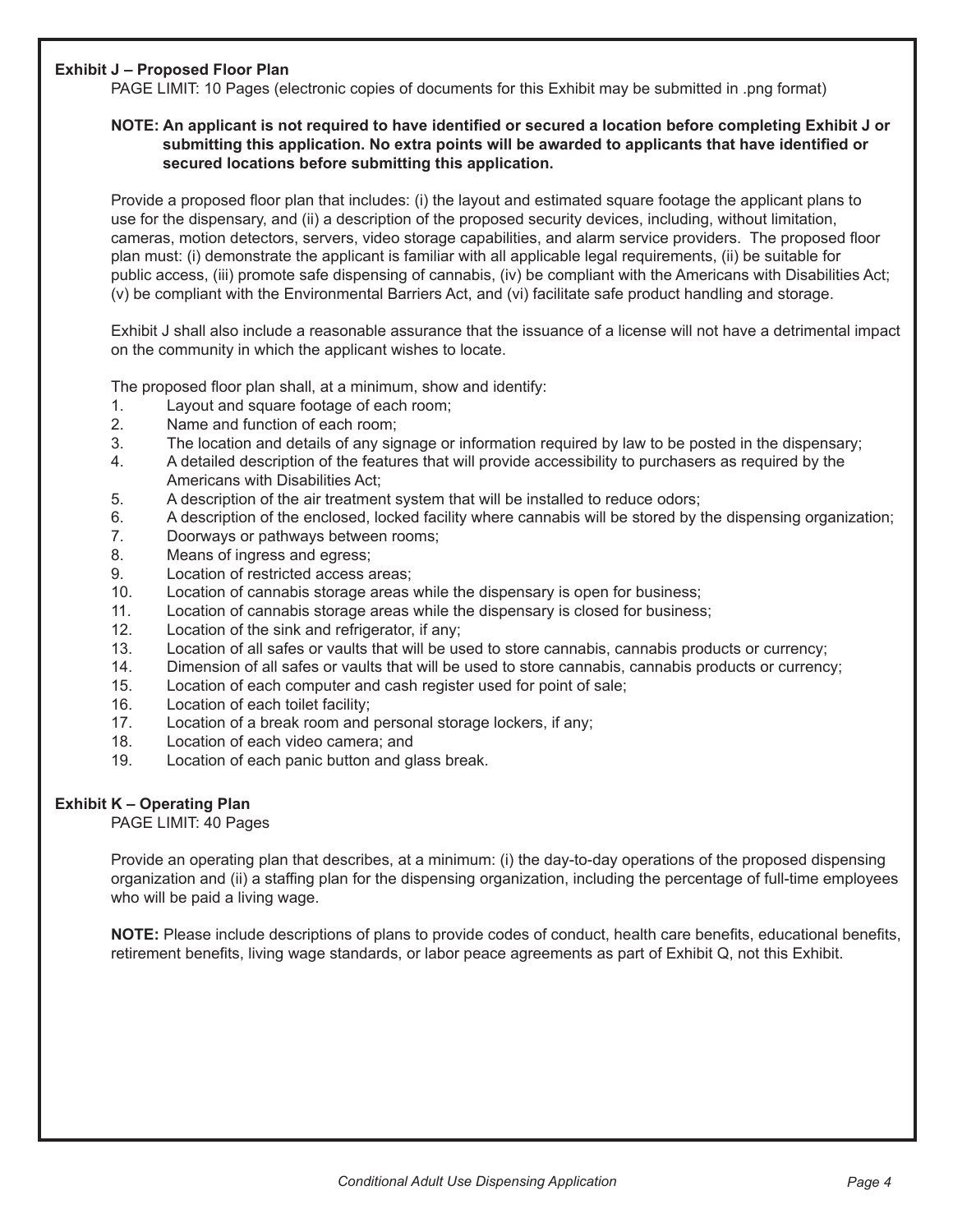#### **Exhibit L – Plan for Community Engagement**

PAGE LIMIT: 10 Pages per plan

Provide a plan for community engagement. The applicant may demonstrate a desire to engage with its community by participating in one or more of, but not limited to, the following actions: (i) the establishment of an incubator program designed to increase participation in the cannabis industry by persons who would qualify as Social Equity Applicants, (ii) providing financial assistance to substance abuse treatment centers, (iii) educating children and teens about the potential harms of cannabis use, or (iv) other measures demonstrating a commitment to the applicant's community. A plan for community engagement will only be scored and a maximum of two (2) bonus points awarded for Exhibit L if the applicant's point total is tied with one or more applicants for the last Conditional Adult Use Dispensing Organization License to be awarded in a BLS Region.

#### **Exhibit M – Diversity Plan**

PAGE LIMIT: 2,500 words

Provide a narrative of **not more than 2,500 words** that establishes a goal of diversity in ownership, management, employment, and contracting to ensure that diverse participants and groups are afforded equality of opportunity.

#### **Exhibit N – ANONYMOUS Knowledge and Experience of Principal Officers**

PAGE LIMIT: 3 Pages for each proposed principal officer

Provide an anonymized document or résumé for each proposed principal officer, including whether the proposed principal officer has an academic degree, certification, or relevant experience with a cannabis business establishment or in a related industry. The applicant's proposed principal officers must demonstrate experience and qualifications in business management or experience with the cannabis industry. This includes ensuring optimal safety and accuracy in the dispensing and sale of cannabis. The applicant's proposed principal officers must demonstrate knowledge of various cannabis product strains or varieties and describe the types and quantities of products planned to be sold. This includes confirmation of whether the applicant plans to sell cannabis paraphernalia or edible products. Knowledge and experience may be demonstrated through experience in other comparable industries that reflect on the proposed principal officer's ability to operate a cannabis business establishment.

#### **Exhibit O – Financials**

PAGE LIMIT: None

Provide a statement, and any supporting documentation you wish to provide, attesting that if granted a license the applicant will have access to sufficient funds to own and operate an adult use cannabis dispensing organization.

#### **Exhibit P – Evidence of Status as a Social Equity Applicant (Optional)**

PAGE LIMIT: none

If the applicant wishes to apply as a Social Equity Applicant, provide evidence of Social Equity Applicant status. Evidence of status as a Social Equity Applicant may be established by providing:

- 1. Evidence of the applicant's status as an "Illinois resident" as demonstrated by incorporation documents, or, if applying as an individual, at least two of the following: (i) a signed lease agreement that includes the applicant's name, (ii) a property deed that includes the applicant's name, (iii) school records, (iv) voter registration card, (v) an Illinois driver's license, ID card, or a Person with a Disability ID card, (vi) a paycheck stub, (vii) a utility bill, or (viii) any other proof of residency or other information necessary to establish residence. A person must have been domiciled in the state for a period of 30 days to be an "Illinois resident" as used in this application; **and**
- 2. Evidence the person or persons owning and controlling more than 51% of the proposed dispensing organization have lived in a Disproportionately Impacted Area for 5 of the preceding 10 years as demonstrated by, but not limited to, tax filings, voter registrations, leases, mortgages, paycheck stubs, utility bills, insurance forms, or school records that include the qualifying principal officers' names on them; or